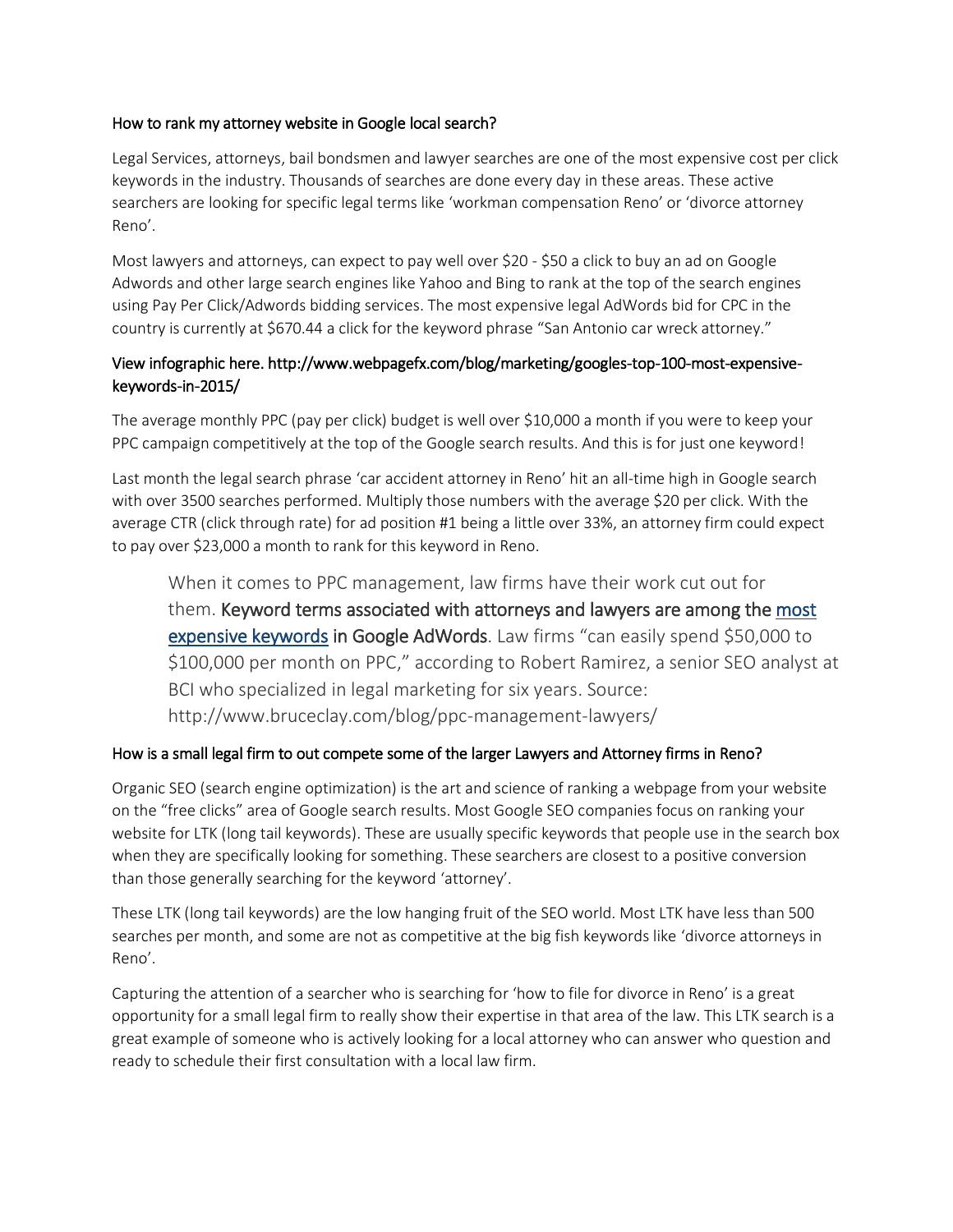A good SEO company or expert can help rank a small legal firm's website within a few months or less for long tail keywords. The goal is to rank webpages within your website for hundreds if not thousands of these keywords.

͞By targeting LTK, we can rank a website more than once on the first page of Google. Also positioning a legal website as a local authority on multiple networks, blogs and directories.<sup>™</sup> Sandy Rowley Legal SEO pro @ RenoWebDesigner.com.

#### Bail Bonds Unlimited is a Reno Bail Bond company that specializes in treating their clients like family.

Although they were a busy bond company in Reno, their SEO rankings were lacking. The hired Sandy Rowley with RenoWebDesigner.com to provide organic SEO services and within one month of work, was ranking their website multiple times on the first page of Google. They are currently ranking for over 103 long tail keywords bringing in an average of \$24,000 a month in new leads.

Bonafide Bail Bonds is Northern Nevada's premier bail bonds company. We offer professional bail bonding services nationwide and pride ourselves in our excellent customer service. ... Reno, NV 89506 ph: (775) 329-2663 fax: (775) 329-2665

#### **Action Annies Bail Bonds**

www.actionanniesbailbonds.com/ \* Reno, Nevada ... Action-Annie's Bail Bonds takes great pride in being widely considered the very best agencies, with ... The Very Best Bail Agencies in Nevada.

#### Able Bail Bonds: Bail Bond Reno NV (Nevada) www.ablebailbonds.net/ v

Able Bail Bonds has been assisting individuals with bail in the Reno, NV area for over 3 generations. Please call us immediately at 775-329-9993.

#### Bail Bonds Reno Nevada - Call (775) 857-2245 www.bailbondsunlimited.com/ \*

Bail Bonds Reno Nevada and the surrounding areas. The fastest release from Reno jail with just one call to (775) 857-2245. Call Bail Bonds Unlimited Now!

#### Justin Bros. Bail Bonds - Home

justinbrosbailbonds.com/ + Justin Brothers Bail Bonds provides professional bail services throughout Northern Nevada. We provide surety bonds ... Reno (775) 337-9400. Fallon (775) 423-...

#### **Mike's Family Bail Bonds**

mikesfamilybailbonds.com/ v Quick bail bond service for Reno, Sparks, Washoe County and all of Northern Nevada.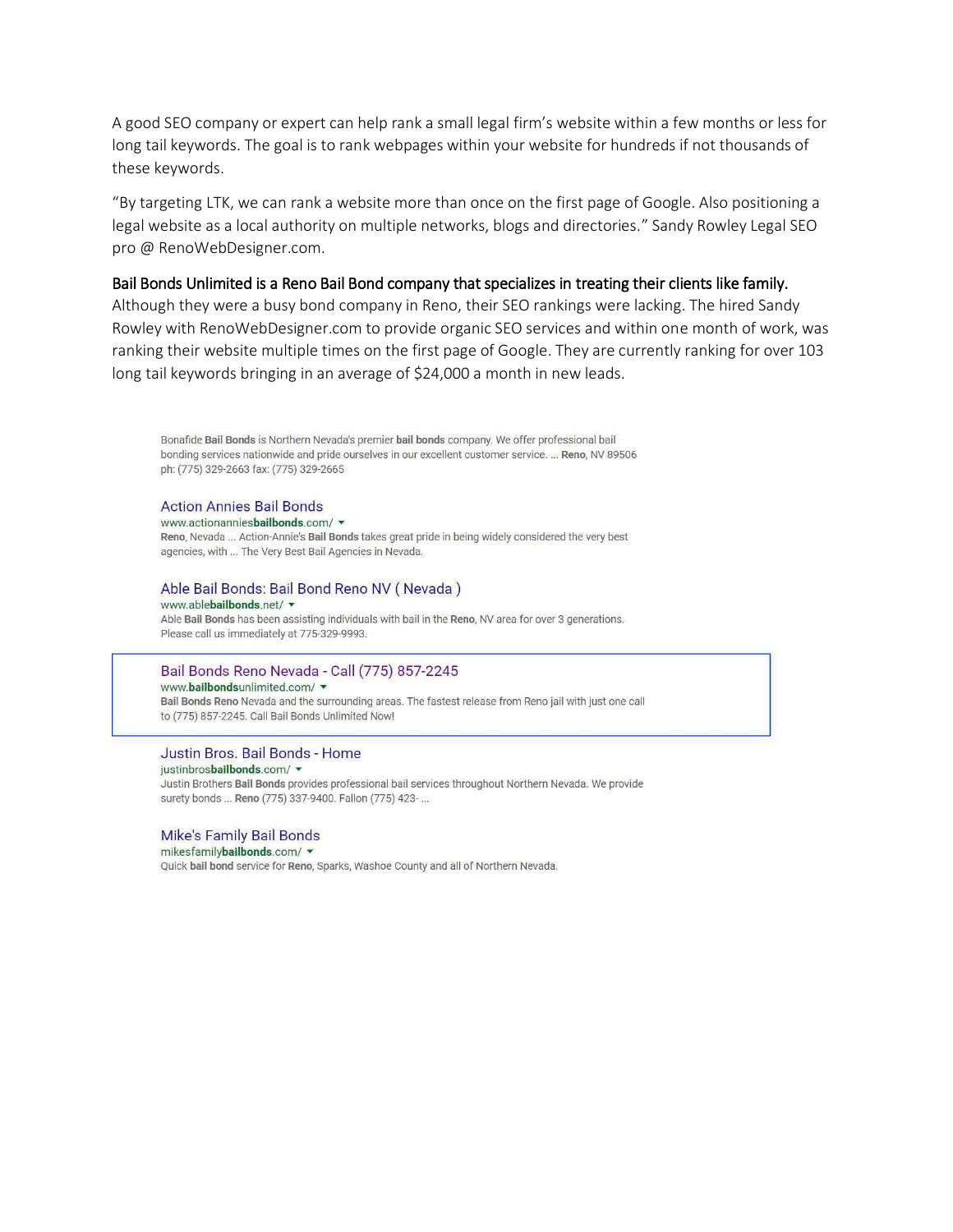

# With the money saved on straight PPC marketing, most attorneys or legal service providers choose to position their company website on a limited PPC, a set fee SEO organic plan and Google business maps listing optimization for optimum coverage of a given city and/or area.

A quality built website is critical for organic and PPC rankings. Google and other large search engines are giving mobile friendly websites more visibility than those sites who are outdated and un responsive.

Correct coding and design affect a websites ability to be indexed by the large search engines. RenoWebDesigner.com has over 17 years' experience in creating highly optimized websites and mobile webpages for higher indexing in search engines.

Ranking for your ideal keywords is the first step in a successful internet marketing campaign. Converting those clicks into actual customers takes a little hard work and follow through.

## Top 10 SEO Tactics that help convert visitor into a client:

- 1. Regular press releases covering new hires, client wins, client testimonials, charity work, events and on site workshops.
- 2. Regular 5 star reviews in Google, Yelp and FaceBook.com
- 3. Video F.A.Q's.
- 4. Professional and friendly photos of all staff and detailed profiles.
- 5. Helpful resource areas within your website that are on topic and up to date.
- 6. Instant chat features to capture viewers' attention and answer questions immediately on site.
- 7. Show membership status of local groups and organizations.
- 8. Mobile friendly website.
- 9. Fast loading website.
- 10. Offer events, classes and workshops.

Marketing is an ongoing necessity for a successful legal business. It is the life blood of all leading companies on and offline. If your legal business is slowing down, SEO is a quick way to drive quality leads in a relatively short amount of time. Most SEO work shows an increase in leads within the first month of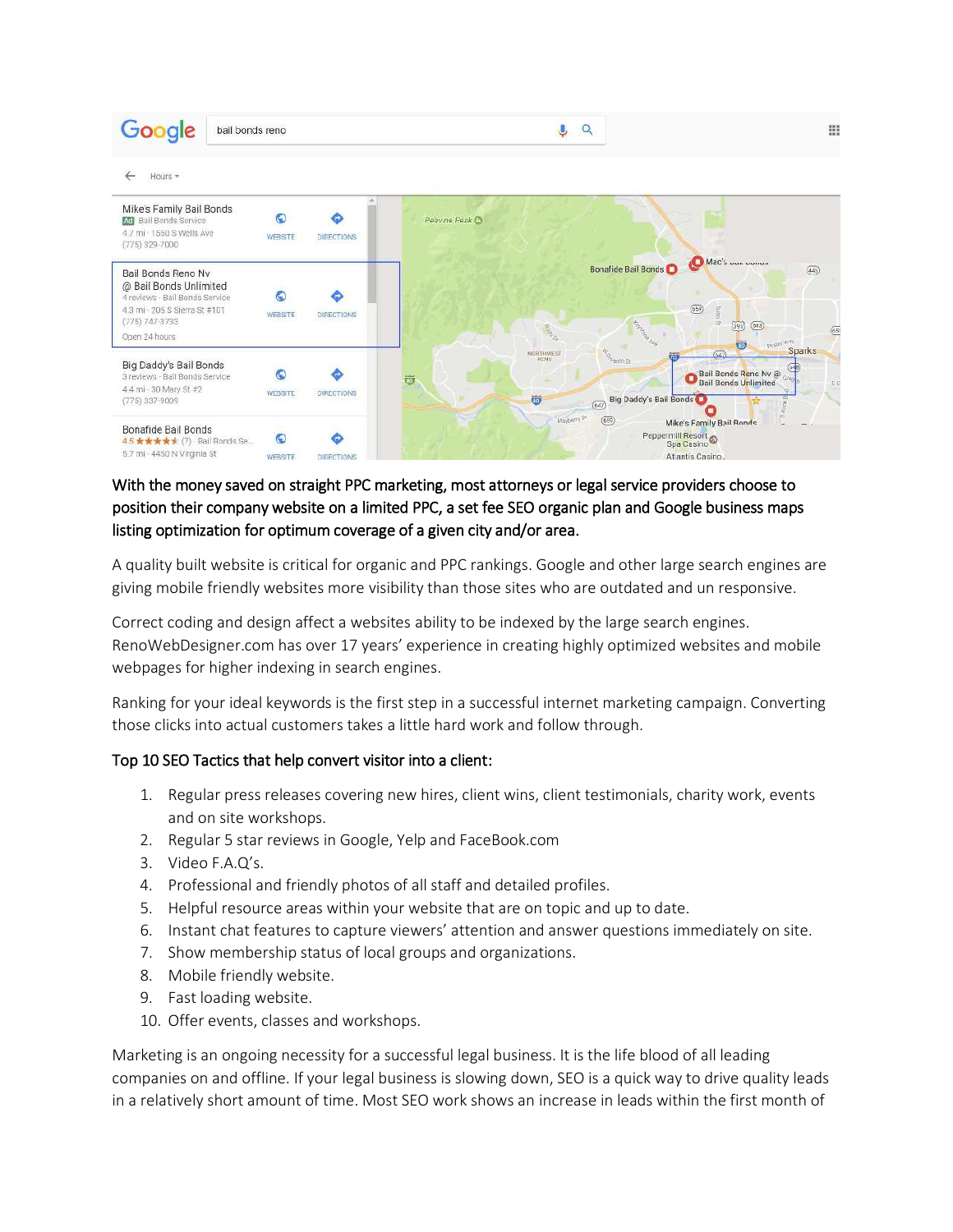work. Although no SEO company can or should guarantee rankings, an experienced SEO expert is expected to show positive R.O.I within a few months of work.

Google.com shared a great blog post on how to find a quality SEO company or expert to work with. Source: https://support.google.com/webmasters/answer/35291?hl=en

# A good SEO expert will help your firm with the following:

- Review of your site content or structure
- Technical advice on website development: for example, hosting, redirects, error pages, use of JavaScript
- Content development
- Management of online business development campaigns
- Keyword research
- SEO training
- Expertise in specific markets and geographies.

Be mindful of get rich or get rankings over night or too good to be true SEO services that are available all over the internet.

*͞While SEOs can provide clients with valuable services, some unethical SEOs have given the industry a black eye through their overly aggressive marketing efforts and their attempts to manipulate search engine results in unfair ways.*" Google.com Admin

# Any SEO company that offers to sell you back links or any of these items, is a clear warning not to engage in their services.

- 1. Send thousands or millions of visitors to your website in a very short amount of time.
- 2. Order thousands of fake back links to your website in one day, month or year.
- 3. Buy fake reviews for your business on Yelp, Google or Facebook.
- 4. Buy fake Likes for your social media accounts.

These are a few examples of the common pitfalls that some legal SEO companies deploy for fast but deadly SEO results.

# "In the 17 plus years working in the SEO industry, one statement has held true throughout all the countless Google updates. Slow and steady wins the race." Sandy Rowley RenoWebDesigner.com

Google's latest algorithm update, Rank Brain, is all about websites providing useful and relevant content to their website viewers. Thin content will now become a waste of marketing dollars and time, as long post content with high user engagement will boost websites higher in Google search.

What are the highest engaged content pieces for attorney websites?

When a person searches for a keyword and clicks on your website link, they should find helpful and interesting content immediately on your website. If they click the back button more often than not, your website will start to drop in rankings.